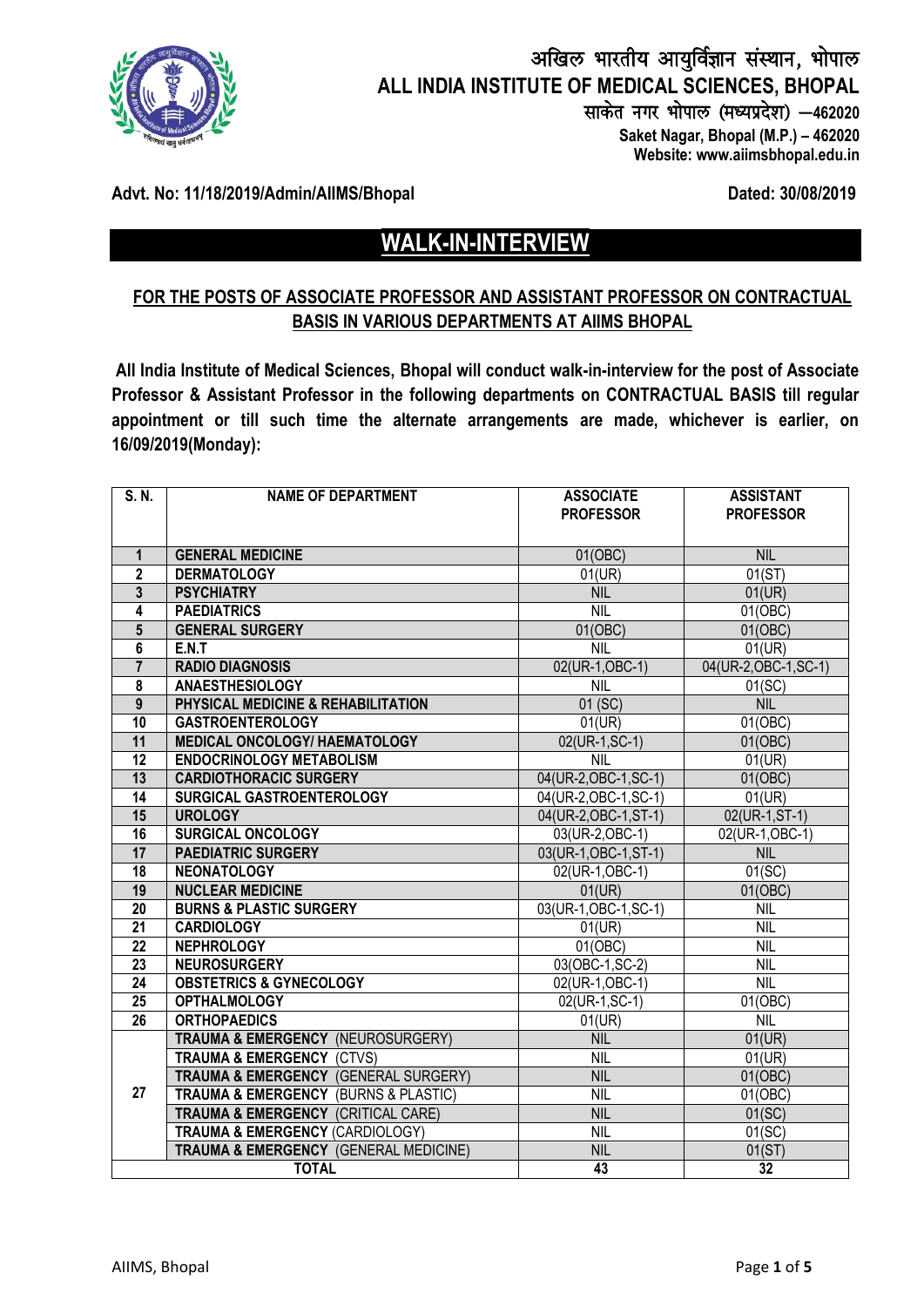## **NOTE:**

- *Candidate should be present latest by 9.00 AM on the date, time and venue with all relevant documents in original with two photocopies for its verification. The candidates reporting after 10.00 AM, will not be allowed to appear in the verification.*
- *The schedule is tentative and subject to change at any stage depending upon the availability of Selection Panel.*
- *The Director, AIIMS Bhopal reserves the right to reschedule the above date, time and venue at any stage of walk-in-interview.*

## **2. Eligibility Conditions:**

## **NAME OF THE POST: ASSISTANT PROFESSOR ELIGIBILITY CONDITIONS**

## **Essential for medical candidates (for General Discipline )**

- **1.** A medical qualification included in the I or II schedule or part II of the third schedule to the Indian medical council Act of 1956 (Persons possessing qualifications included in part II of third schedule should also fulfil the condition specified in section 13(3) of the Act.)
- **2.** A postgraduate qualification e.g. MD/MS or a recognized qualification equivalent thereto in the respective discipline/subject.

## **Experience:**

Three years teaching and/or research experience in experience in a recognized institution in the subject of speciality after obtaining the qualifying degree of M.D. /M.S. Or a qualification recognized equivalent thereto.

## **Essential for Super Speciality disciplines:-**

- **1.** A medical qualification included in the I or II schedule or part II of the third schedule to the Indian medical council Act of 1956 (Persons possessing qualifications included in part II of third schedule should also fulfil the condition specified in section 13(3) of the Act.)
- **2.** D.M. in the respective discipline/subject for medical super specialities and M.Ch. in the respective discipline/subject for surgical super specialities (2 years or 3 years or 5 years recognized course) Or a qualification recognized equivalent thereto.

## **Experience:**

One years teaching and/or research experience in a recognized institution in the subject of speciality after obtaining the qualifying degree of D.M./M.Ch. (2 years or 5 years recognized course after MBBS) or qualification recognized degree in D.M./M.Ch or qualification recognized equivalent thereto.

## **ESSENTIAL FOR NON-MEDICAL CANDIDATES**

- 1. Post graduate qualification e.g. Master degree in the discipline/ allied subject
- 2. A doctorate degree of recognized university

## **Experience:**

Three years teaching and/or research experience in the discipline/subject concerned after obtaining the doctorate degree.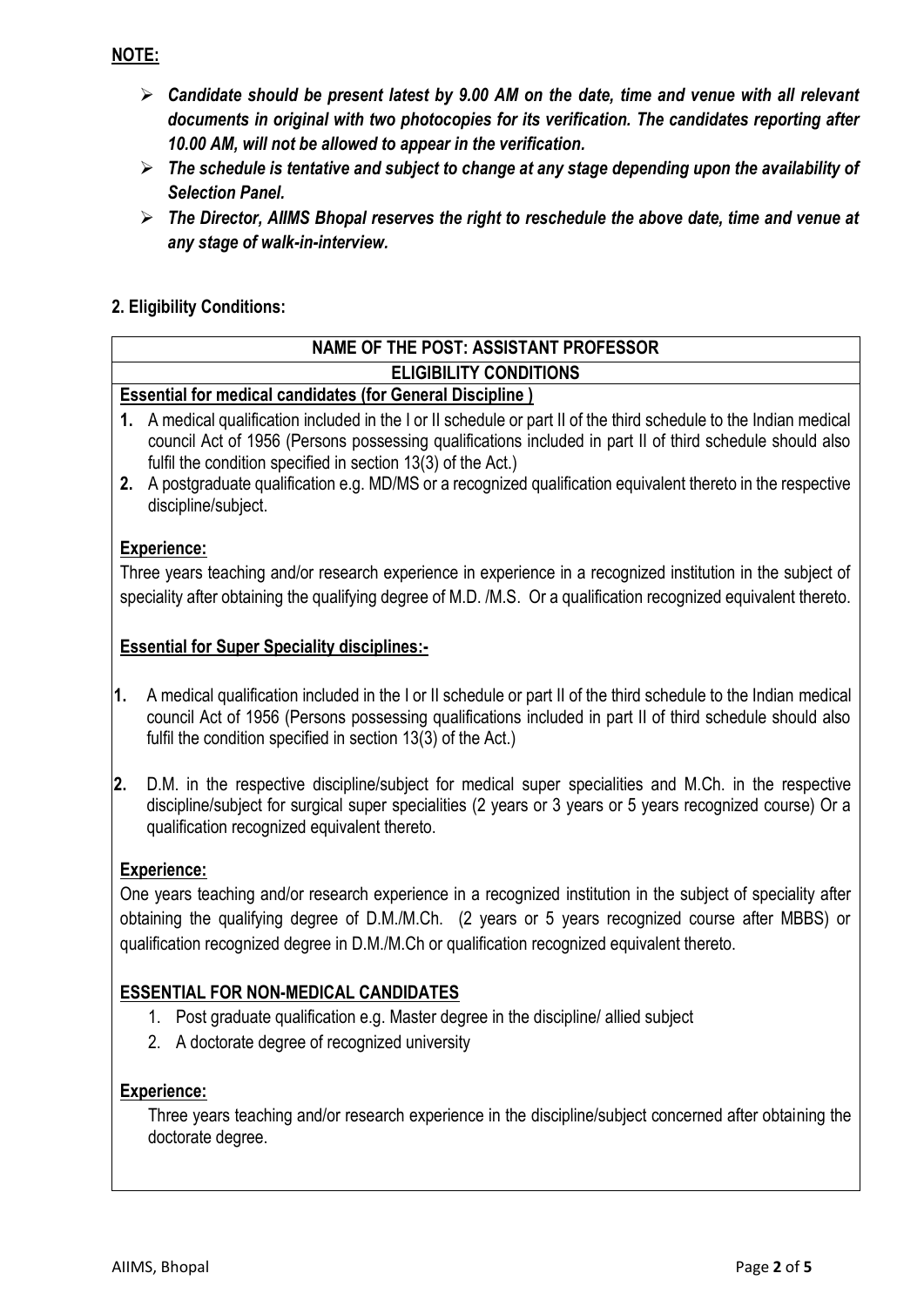## **ASSOCIATE PROFESSOR**

## **Essential for Medical candidates (for General Discipline):-**

- **1.** A medical qualification included in the I or II schedule or part II of the third schedule to the Indian medical council Act of 1956 (Persons possessing qualifications included in part II of third schedule should also fulfil the condition specified in section 13(3) of the Act.)
- **2.** A postgraduate qualification e.g. MD/MS or a recognized qualification equivalent thereto in the respective discipline/subject.

Experience:-

Six years teaching and/or research experience in experience in a recognized institution in the subject of

specialty after obtaining the qualifying degree of M.D./M.S. or a qualification recognized equivalent thereto.

## **Essential for Super-Speciality disciplines:-**

1. Same as Assistant professor (medical)

2. D.M. in the respective discipline/ subject for medical super-specialities and M.Ch. in the respective discipline/ subject for surgical super-specialities (2 years or 3 years or 5 years recognized course) Or a qualification recognized equivalent thereto.

## **Experience:-**

Four years teaching and/or research experience in a recognized institution in the subject of speciality after obtaining the qualifying degree of D.M./M.Ch. (2 years or 5 years recognized course after MBBS) in the respective discipline/ subject or a qualification recognized equivalent thereto.

OR

Three years teaching and/or research experience in a recognized institution in the subject of speciality for the candidate possessing 3 years recognized degree D.M. /M.Ch. in the respective discipline/subject or a qualification recognized equivalent thereto.

## **Essential for Non- medical candidates:-**

1.Post graduate qualification e.g. Master degree in the discipline/ allied subject

2.A doctorate degree of recognized university

## **Experience:-**

Six years teaching and/or research experience in the discipline/subject concerned after obtaining the doctorate degree.

## **3. Important Notes:**

- a) The above vacancies are provisional and subject to variation. The Director, AIIMS Bhopal reserves the right to vary the vacancies including reserved vacancies as per the Govt. of India rules/circulars and requirements. The reservation is as per the roster provided by the Ministry of Health & Family Welfare, Government of India.
- b) Experience and all other prescribed qualifications will be counted on **30/09/2019 (Monday).**
- c) The period of experience shall be counted after obtaining the prescribed qualification.
- d) The employment will be purely on contractual basis and under no circumstances are linked to regular appointments and cannot be regularized at any stage.
- e) The emoluments will be consolidated in nature as determined by the competent authority.
- f) The appointment can be terminated by the competent authority any time before one year also, without assigning any reason thereof.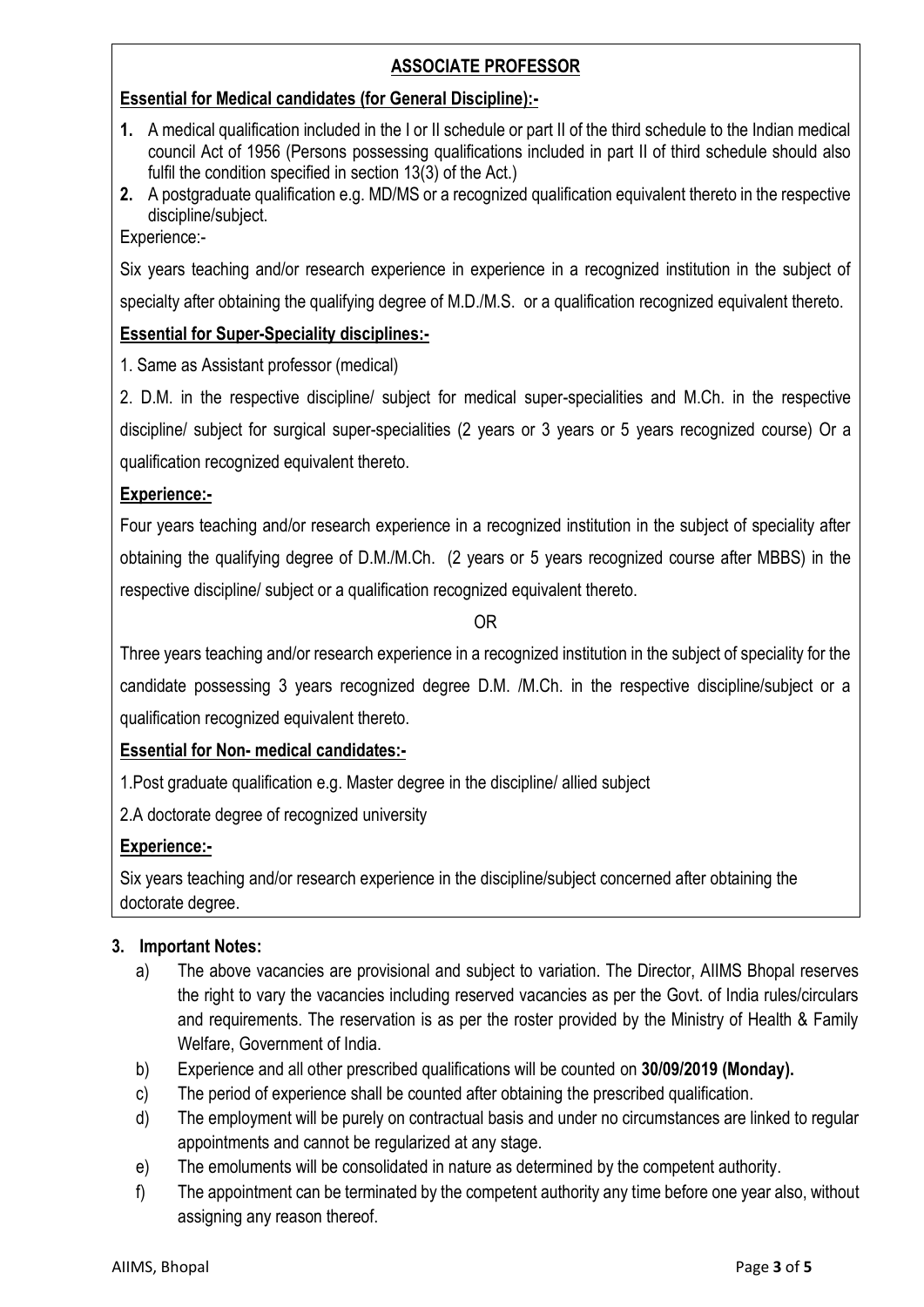g) Director, AIIMS Bhopal reserve the rights to cancel the advertisement at any point of time without prior notice or fill up less number of posts as advertised depending upon the institutional requirements.

## **4. Application Process:**

- All aspiring candidates are hereby instructed to fill in the application form available at Institute's website and send their duly filled application form along with their relevant documents to email id : **[recruitment@aiimsbhopal.edu.in](mailto:recruitment@aiimsbhopal.edu.in)** within 10 days from the date of this Notification i.e 30/08/2019 latest by 09/09/2019
- Interview shall be conducted only for those departments where Institute will receive applications on or before 09/09/2019.

## **5. Remuneration (Consolidated):**

- **Associate Professor – Rs. 1,88,000/- per month**
- **Assistant Professor - Rs. 1, 00,000/- per month.**

## **6. Application Fees**:

- **7.** The application fee for General/OBC category Rs. 2,000/-.
- Fees to be paid by Demand Draft only in favour of **"DIRECTOR AIIMS Bhopal"**
- No application fee for SC/ST/PwD Candidates.
- Fee once remitted will not be refunded.
- **8. From other Institute:** Those who are working in Central/State Government/Semi Government/ Autonomous body have to submit "No Objection Certificate" from their respective organization at the time of interview, failing which the candidature may be rejected.

## **9. Age Limit:**

- Not exceeding 50 (Fifty) years as on 30/09/2019**.**
- Age relaxation to other categories of the candidates will also be applicable as per the DoPT instructions.
- Candidates applying under any of the reserved category posts, viz. SC/ST/OBC/PwD will be considered subject to Caste/Disability Certificate issued by the Appropriate/Competent Authority on the prescribed format. Community should be clearly and legibly mentioned in the Certificate.
- OBC candidate's eligibility will be based on the caste(s) borne in the Central List of Government of India. OBC candidate(s) should not belongs to Creamy Layer and their sub-caste should be match with the entries in Central List of OBC, failing which their candidatures will not be considered under any of the applied reserved category post(s).

| S. No. | Category                                     | Age Relaxation permissible beyond the<br>upper age limit |  |
|--------|----------------------------------------------|----------------------------------------------------------|--|
|        | SC/ST                                        | 05 Years                                                 |  |
| ∩      | <b>OBC</b>                                   | 03 Years                                                 |  |
| 3      | PwD                                          | 10 Years                                                 |  |
| 4      | Government Servant (As per DoPT instruction) | 05 Years                                                 |  |

- Only such persons would be eligible for reservation under PwD quota in service/posts who suffer from not less than 40% of physical disability. Person who wants to avail the benefit of reservation would have to submit a Disability Certificate as issued by a Competent Authority in prescribed format.
- Reservation for Economically Weaker Sections (EWSs) shall be applicable as per Govt.of India policy Office Memorandum No. 36039/1/2019-Estt (Res) DoPT dated 19thJanuary,2019 and 31st January, 2019.